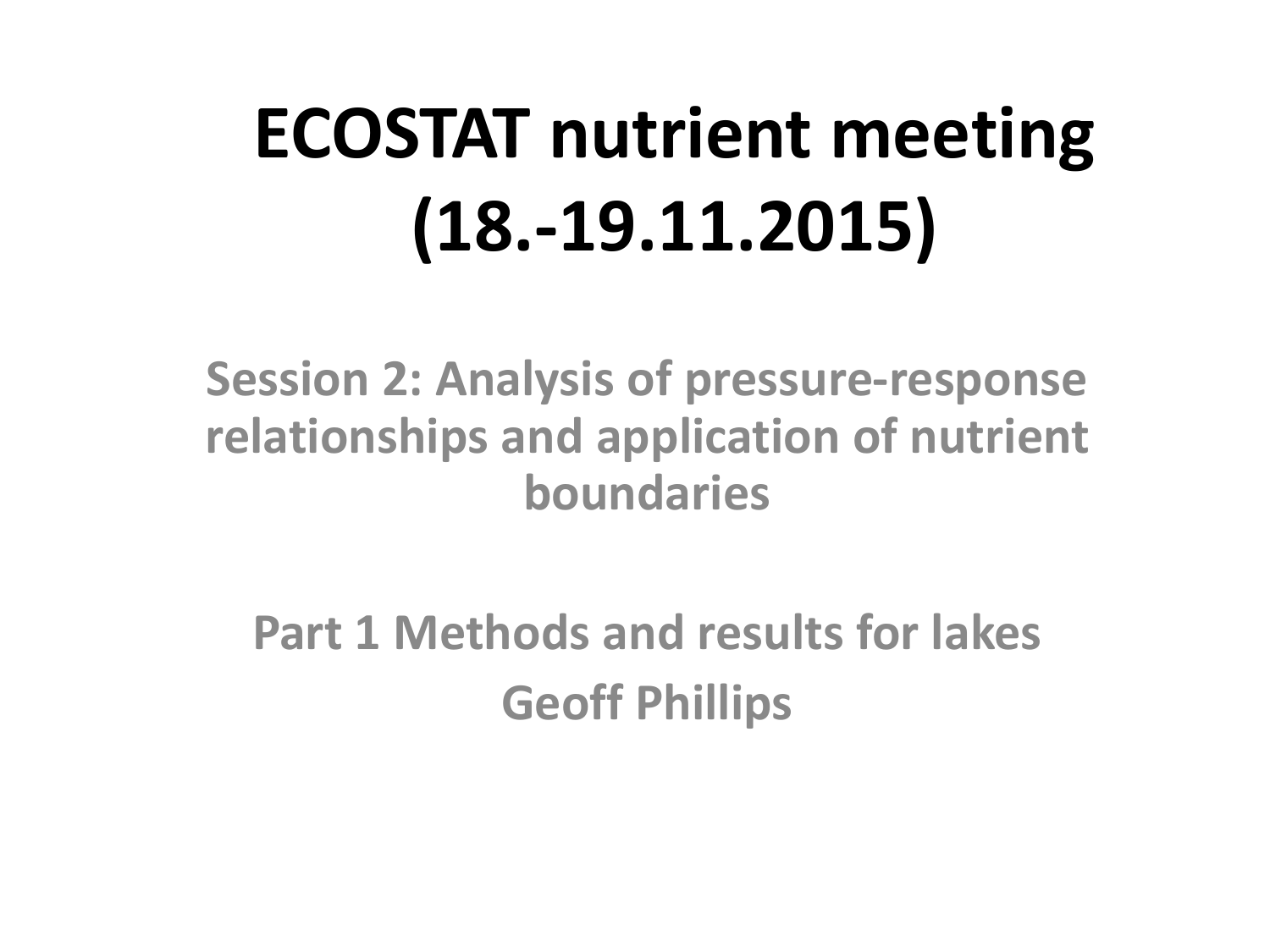# Objectives of the work

- To review, or where data are available to analyse, pressure response relationships developed between BQE and nutrients in lakes and rivers during the intercalibration process;
- To provide examples of an appropriate range of boundary values for different lake/river types;
- To compare the above ranges with MS nutrient boundaries for different lake/river types and discuss the extent to which uncertainties in the relationships may influence the development of boundary values which are supporting biological class boundaries;
- To develop approach how to use BQE pressure-response relationships for nutrient boundary development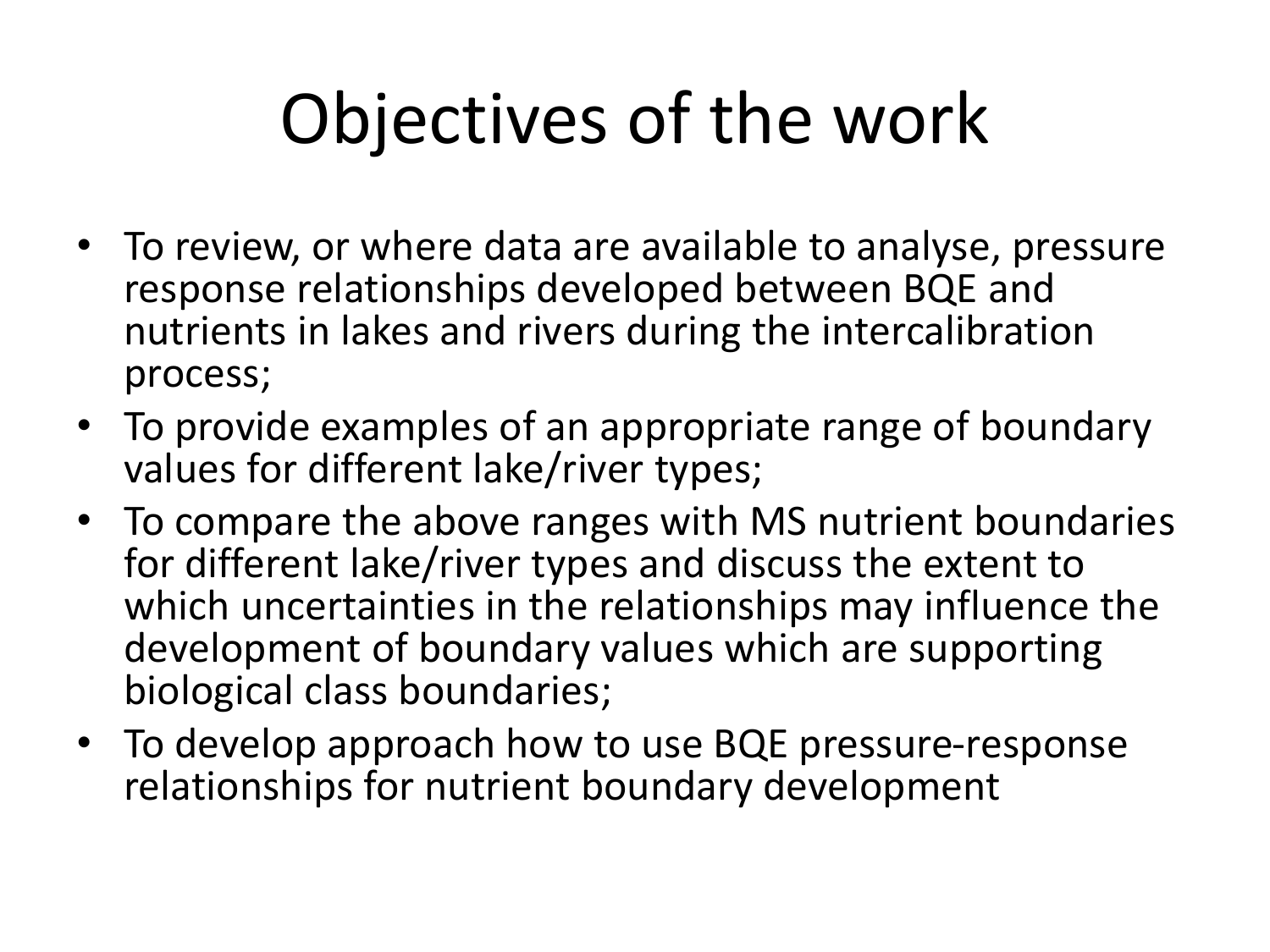### Draft report available

The use of pressure response relationships between nutrients and biological quality elements as a method for establishing nutrient supporting element boundary values for the Water Framework Directive

Geoff Phillips<sup>1,2</sup>, Sebastian Birk<sup>3</sup>, Jürgen Böhmer<sup>4</sup>, Martyn Kelly<sup>5</sup>, Nigel Willby<sup>2</sup>

- <sup>1</sup> Marine Science Support, Norwich UK
- <sup>2</sup> University of Stirling, Stirling UK
- University of Duisburg-Essen, Essen Germany 3
- Bioforum GmbH, Kirchheim/Teck, Germany 4
- Bowburn Consultancy, Newcastle UK 5

Draft 04 November 2015 for discussion at Berlin workshop (18-19 November 2015)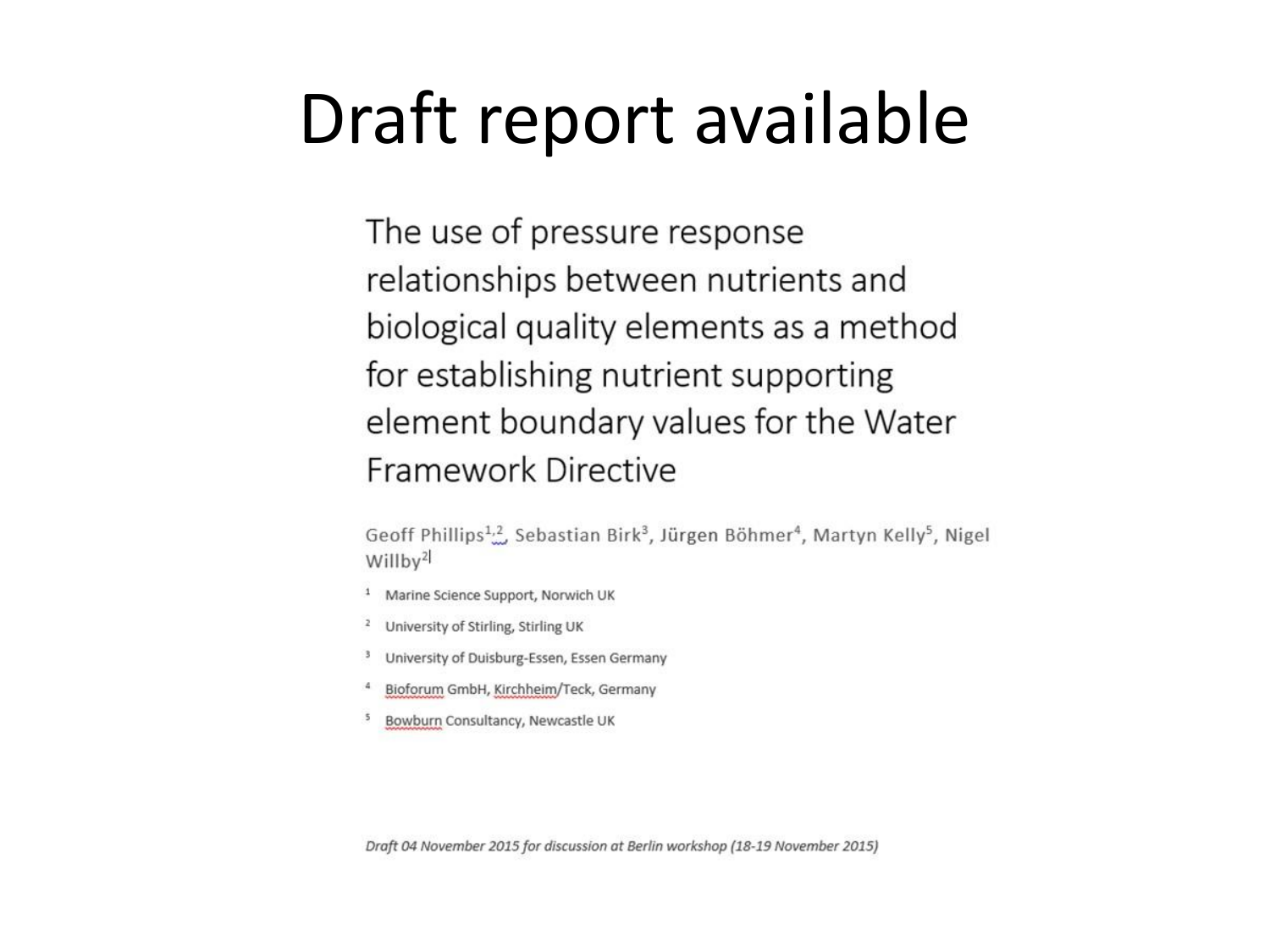# What I will talk about

- Background to the statistics
- Comparison with categorical methods
	- Box plots for classified water bodies
	- Minimisation of mis-match of classified water bodies
- Examples using the intercalibration data sets and the common metrics
- General conclusions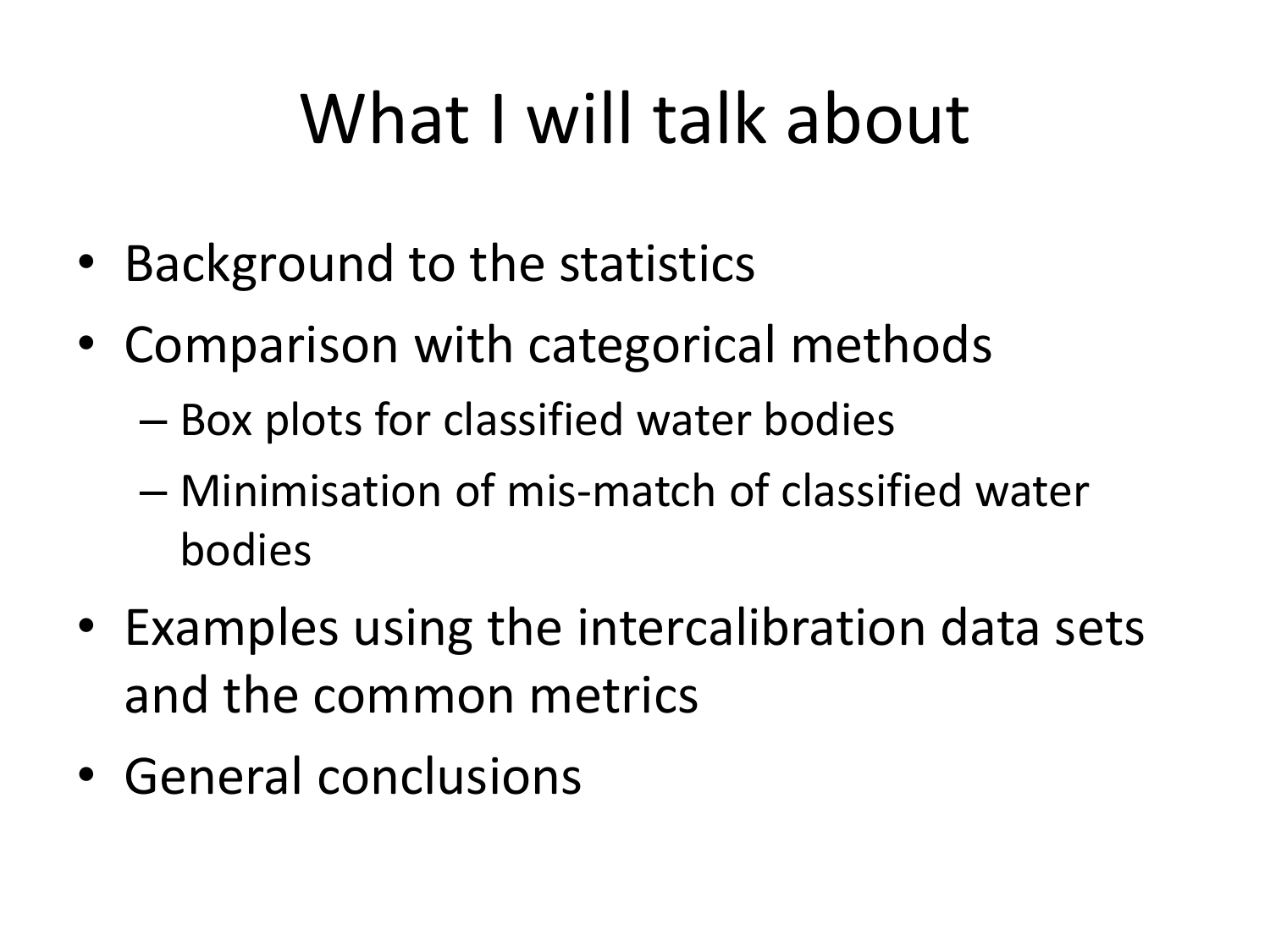What are we aiming to do when we generate a pressure response relationship?

- Predict the nutrient concentration that occurs at the boundary between Good & Moderate or High & Good
- Use regression model
	- Linear
	- Curved (GAM model)
- Determine the nutrient concentration at the biology boundary using the regression line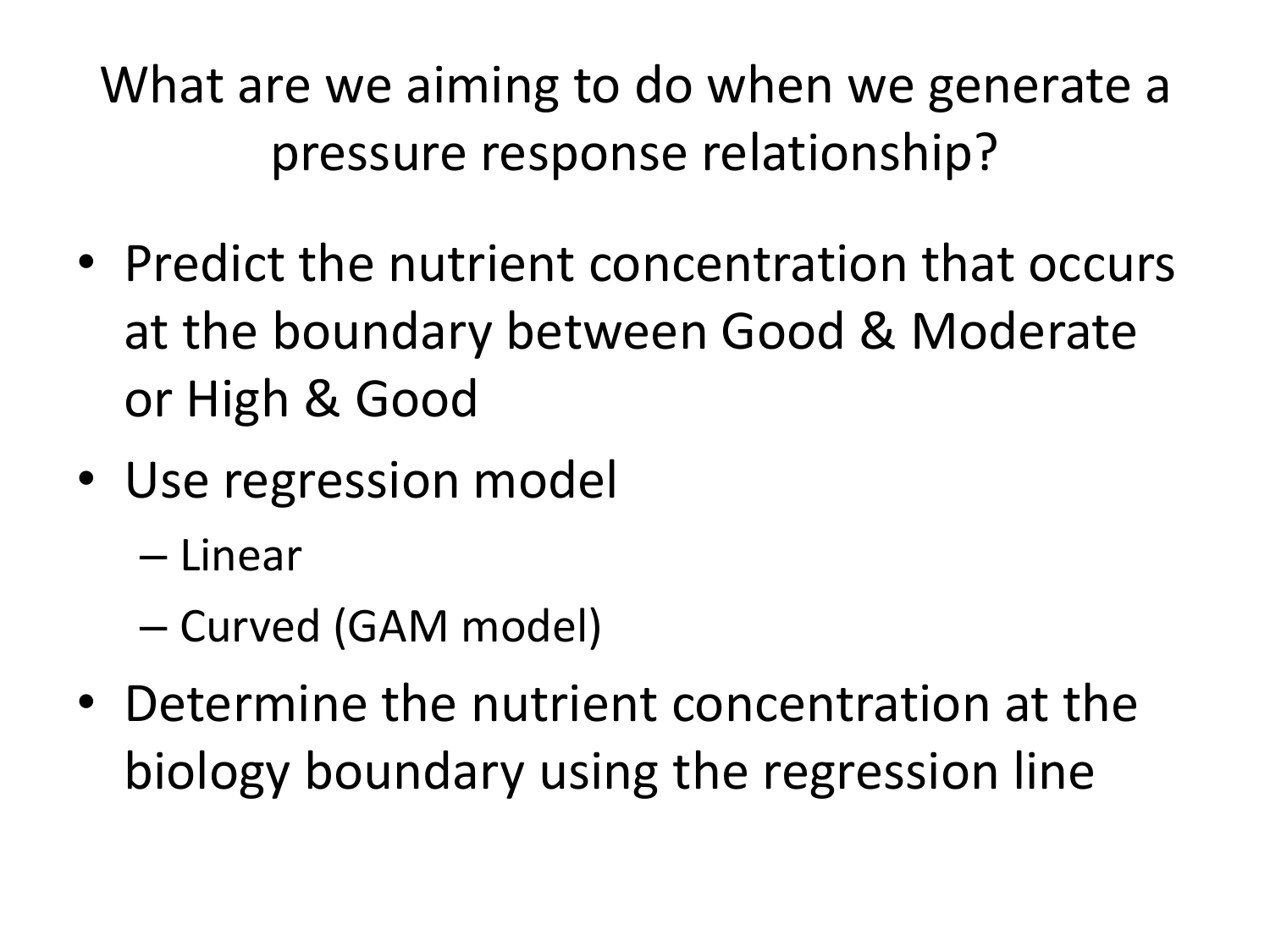## Example: Macrophytes v TP (LCB1 lakes)



Common Metric EQR boundary 0.59 (average of all MS boundary values on the common metric scale) gives a value of 59  $\mu$ g/l TP

TP is the independent (X) variable We minimise the variation in the dependent (Y) variable biology (EQR)

This makes the assumption that the value we use for each TP is precise, measured with no error (such as might be the case in an experimental trial)

We test that the slope is significantly different from 0, otherwise the line effectively represents the mean EQR value of all the data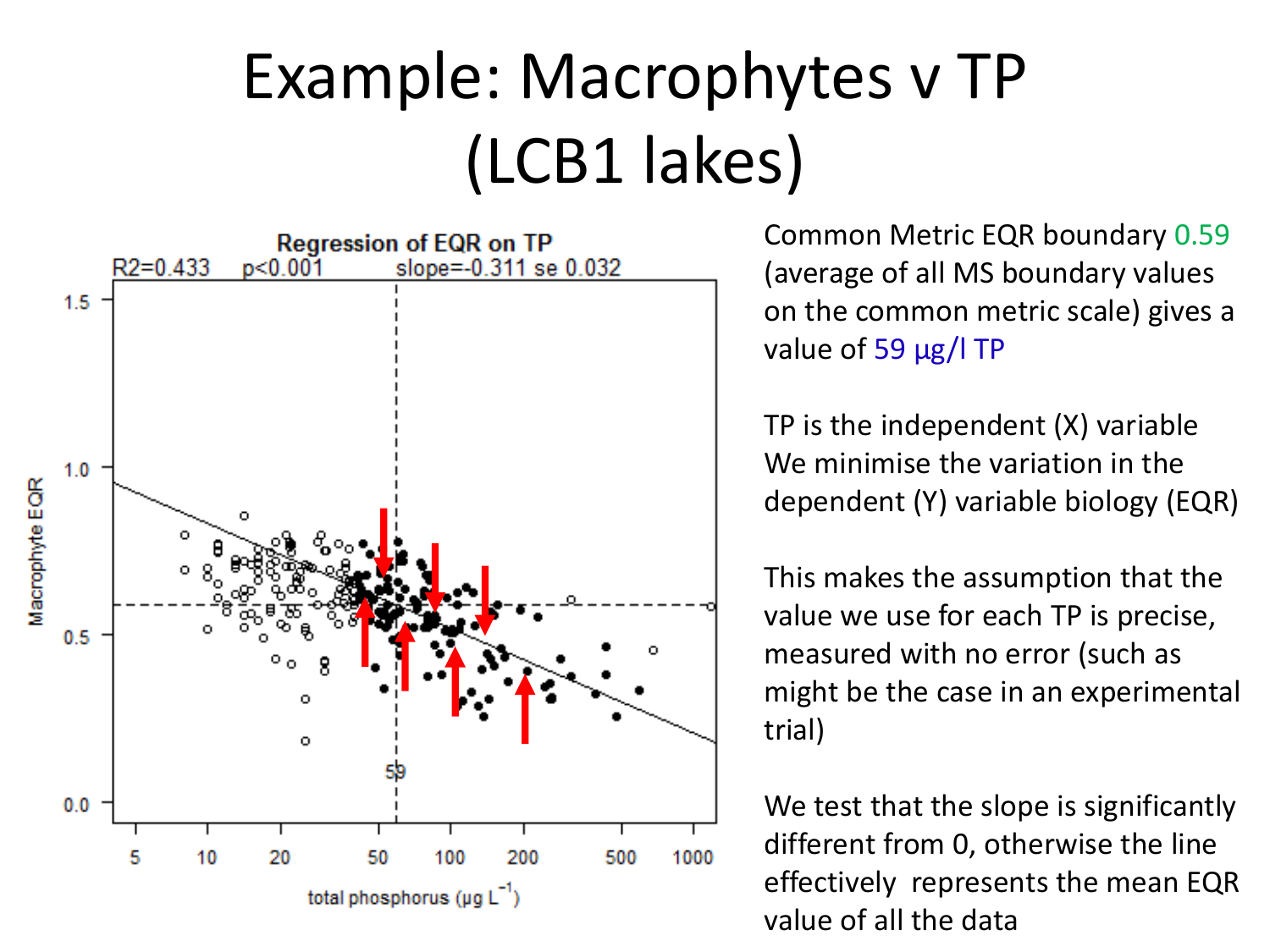#### Example TP v Macrophytes



We could reverse our dependent and independent variables so we predict the value of TP (dependent Y variable) at the EQR boundary value (independent X variable)

We minimise the variation in TP rather than EQR

Plot shows the result, but with the axis reversed to allow a direct comparison

The TP boundary is now 73µg/l TP rather than 59µg/l TP because slope is greater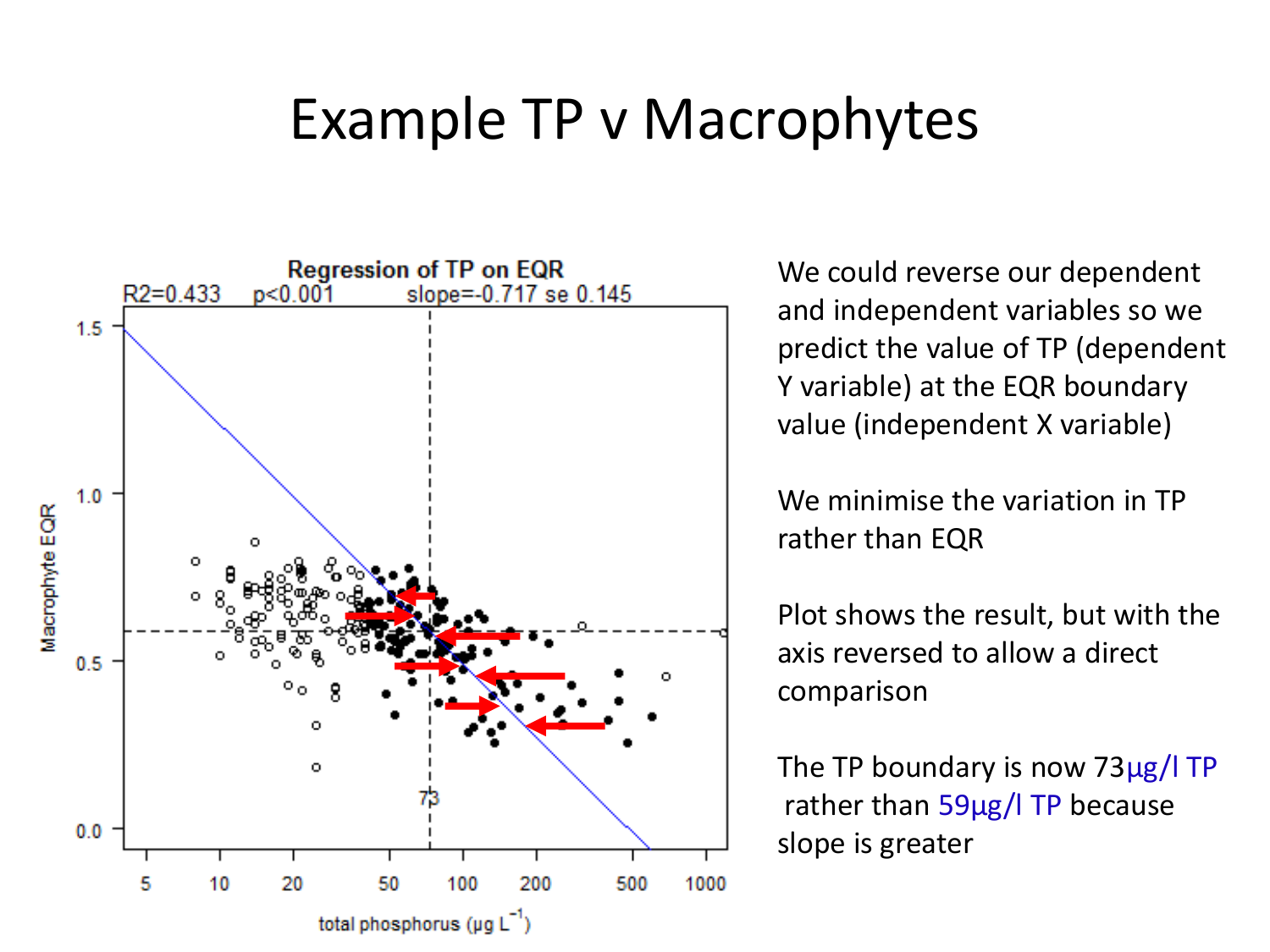# Comparing regression methods

Where uncertainty is relatively high ( $R^2$  < 0.6) a conventional regression is likely to underestimate the true slope, the inverse approach may overestimate the slope The "true" slope is likely to be between these values We suggest using a type II regression (Ranged Major Axis regression) when variation in both X & Y are used to establish the line Provides an intermediate value of slope and thus predicted boundary value

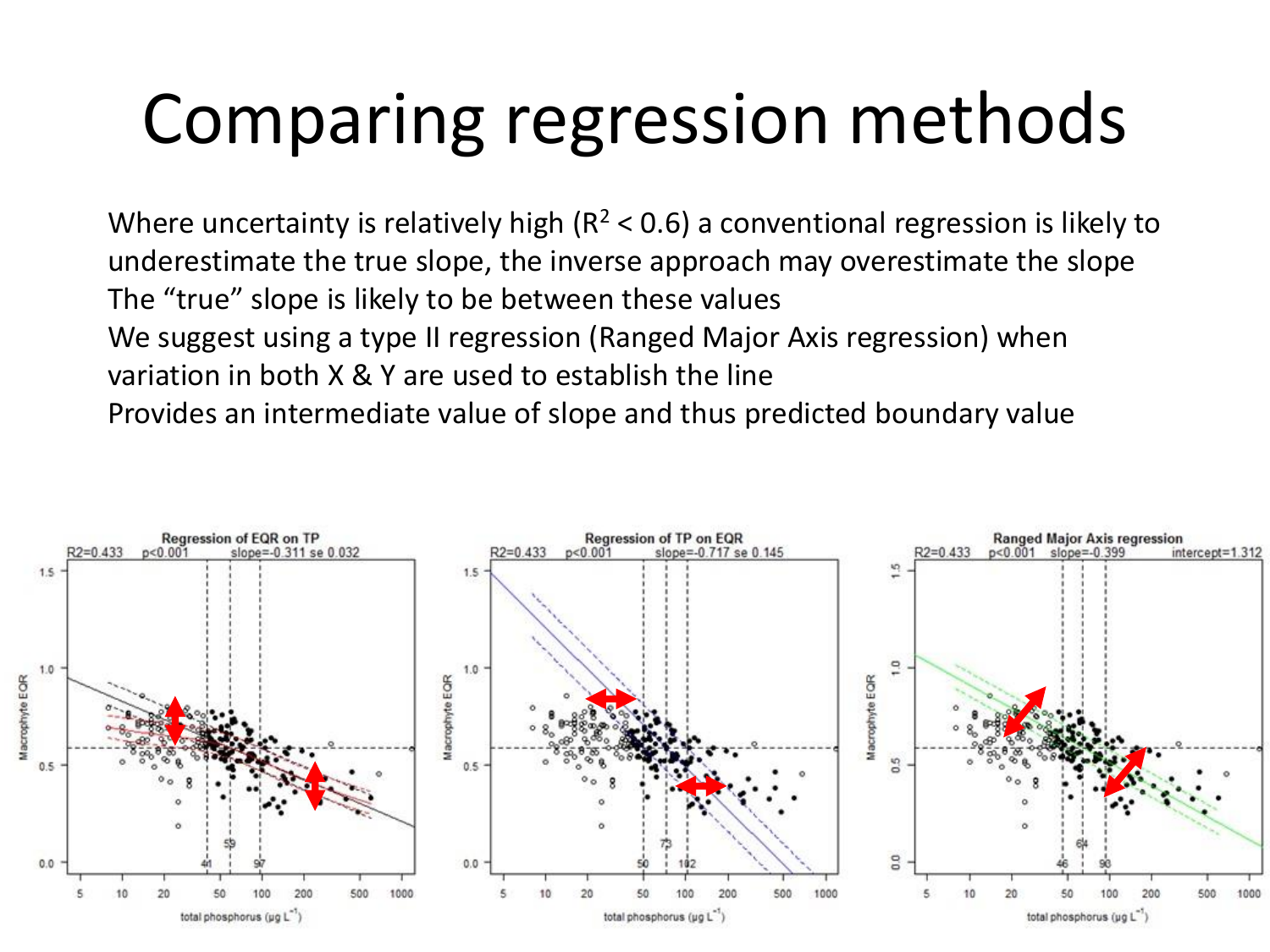# Dealing with uncertainty



Only use data within linear part of response (show using GAM model red line)

Figure shows lines bounding 50% of the data (calculated from upper lower quartiles of regression residuals)

We can predict a range of nutrient concentrations at give boundary value

Represent the range of likely values if we were to use a different (but similar type) data set, due to uncertainty of regression parameters (slope & intercept)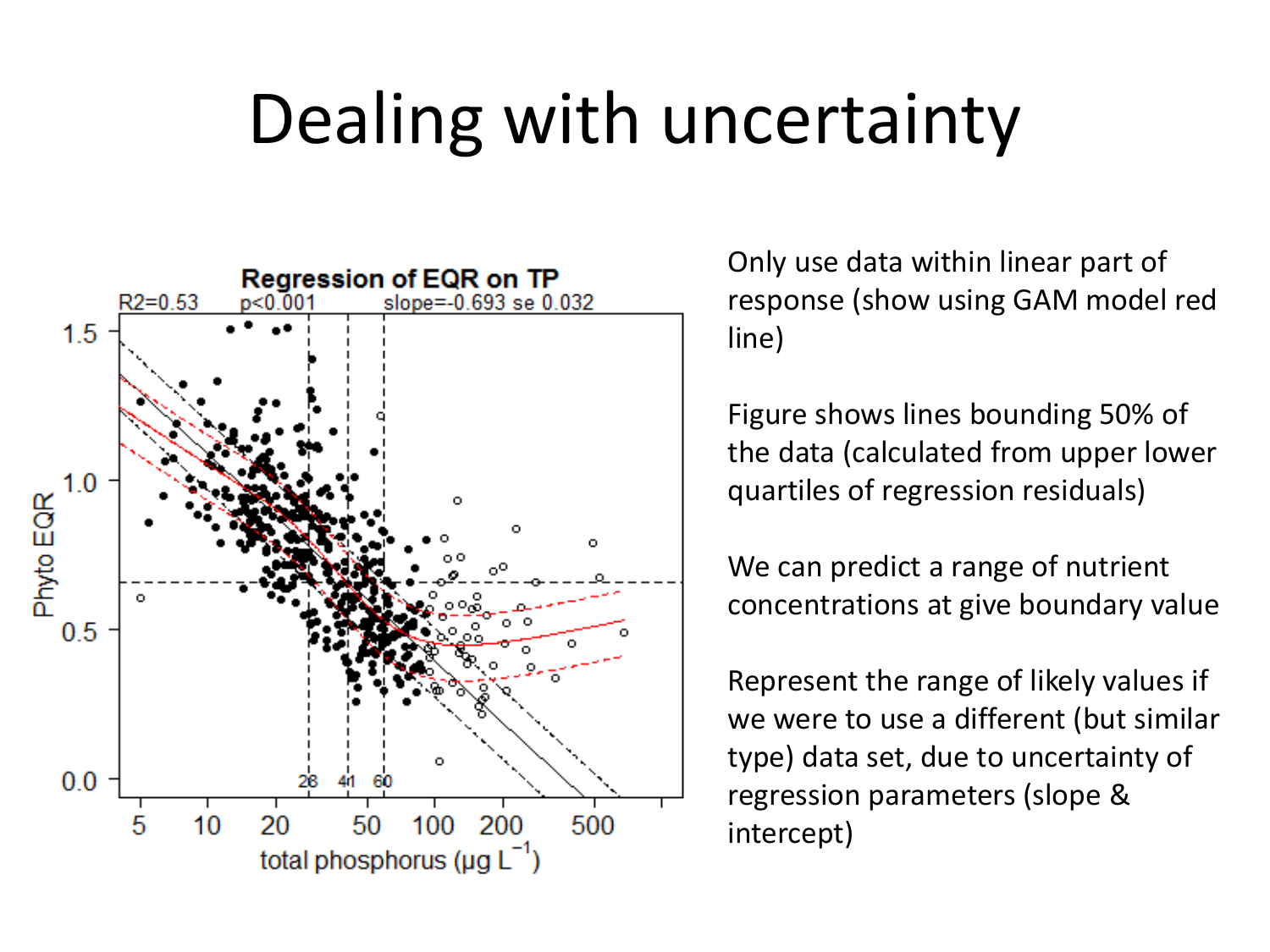# Use of multi-variate regression

Biological status may depend on both nitrogen and phosphorus, so we can produce a multiple regression using both variables

 $EQR = aTP + bTN + c + Error$ 

We can use this equation to predict the value of either

1. TP for a fixed value of TN for a given boundary EQR value

2. TN for a fixed value of TP for a given boundary EQR value Infinite range of boundary values, but we can show these using contour lines by plotting the predicted TP and TN boundary values on a plot of TP v TN for the G/M boundary EQR.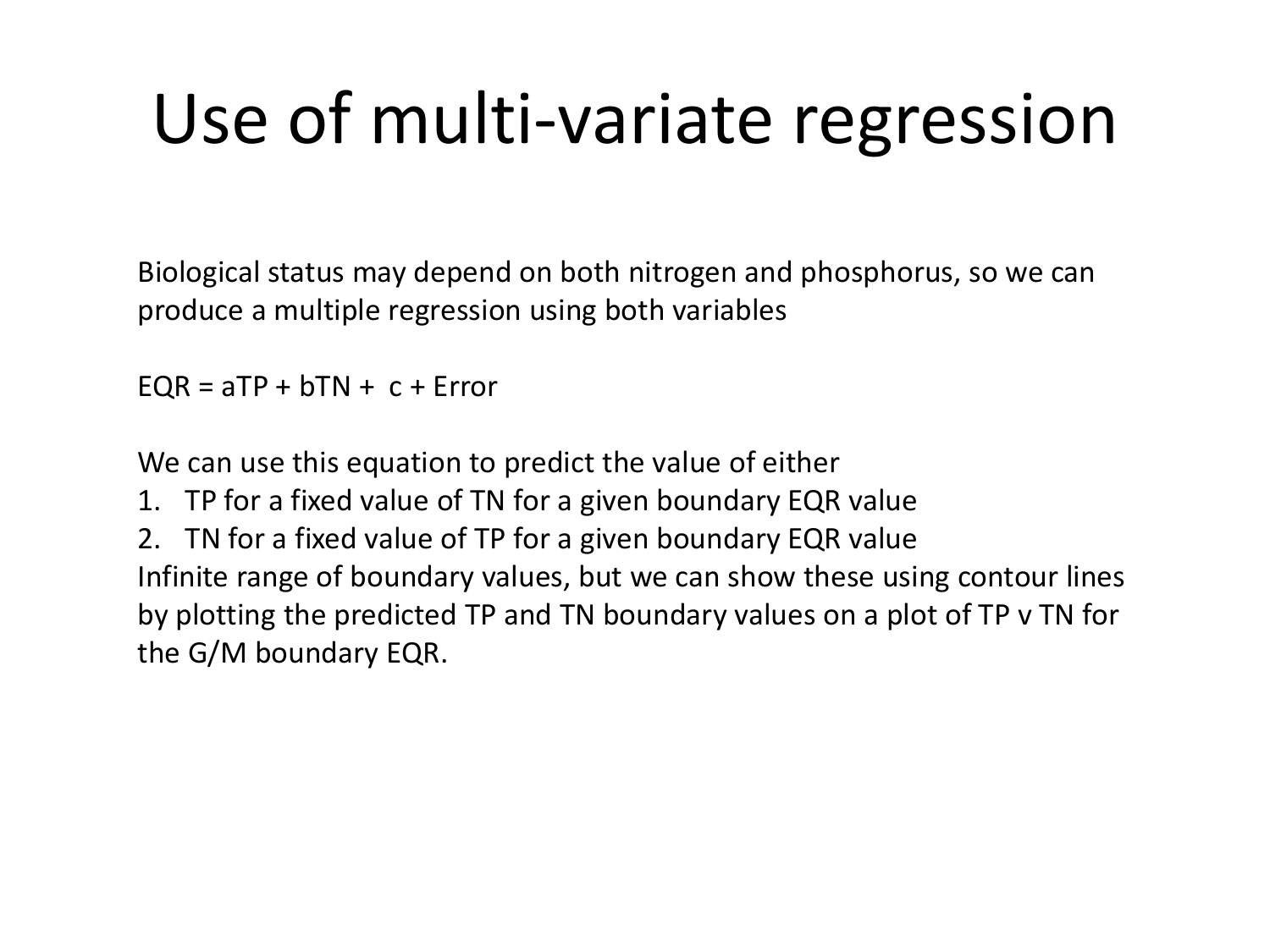

#### Plot TP v TN for all LCB1 lakes

Points coloured by class for a)Phytoplankton and b)Macrophytes using common metric boundary values

Dotted line shows mean relationship between TP v TN (type II regression)

Green dotted lines show contours for GM boundary values for TP and TN, predicted from the multivariate regression

(note that the contours are closer to 45 degrees for macrophytes than they are for phytoplankton)

Where these intersect with the TP v TN regression line we can determine pairs of boundary values for TP and TN

As for the univariate regression we can also determine the uncertainty and thus a range of boundary values for each of TP and TN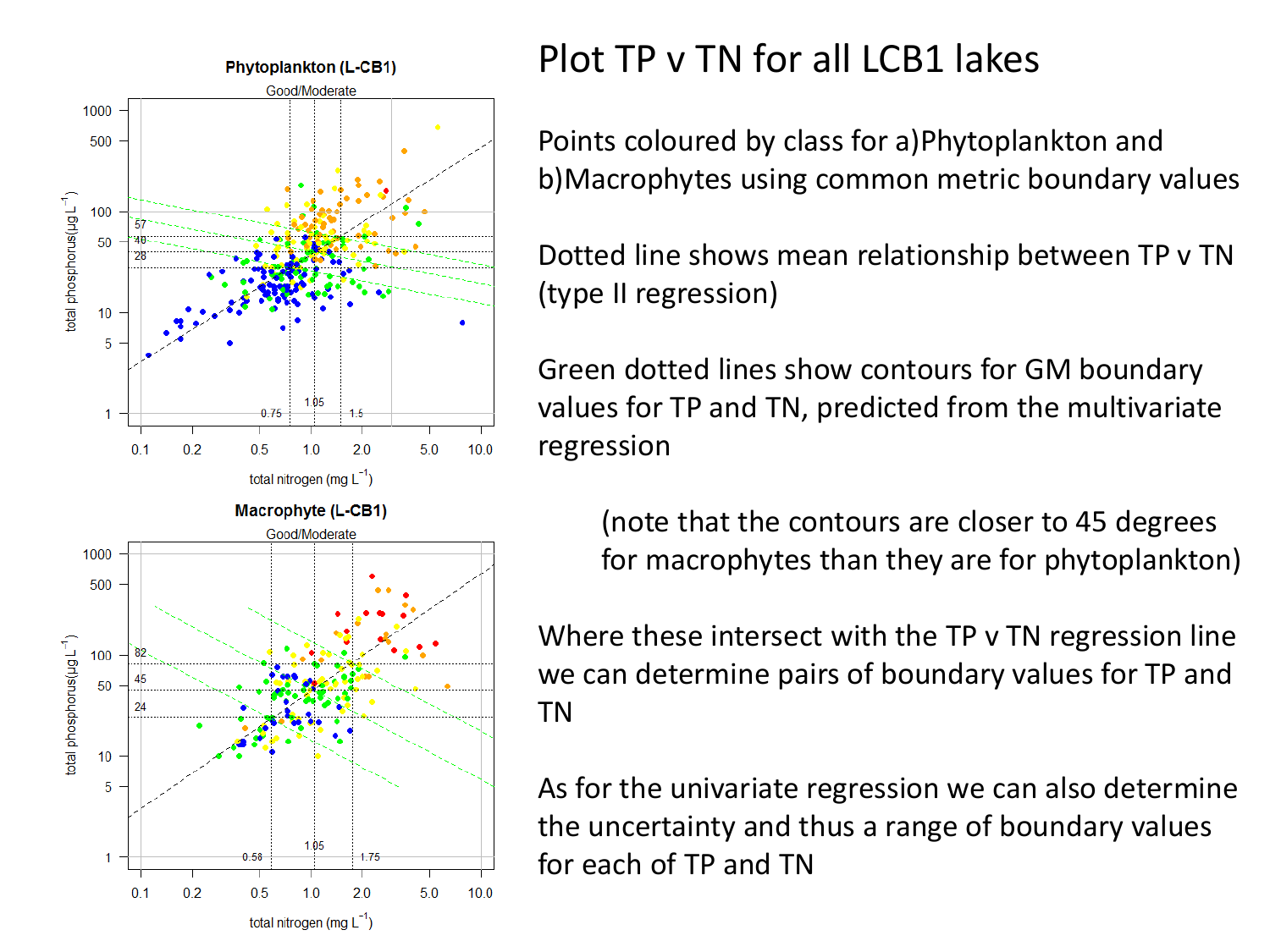# Categorical Method



Distribution of TP in LCB1 lakes classified using common metric for phytoplankton

Upper quartile TP for Good (75% of lakes in Good status had TP lower than this value Lower quartile TP for Moderate (25% of lakes in Moderate status had TP higher than this value)

Average of these values might be a Good/Moderate boundary value

Simple alternative is to average the median value of Good and Moderate and their respective quartiles to provide values half way between these classes (the Good/Moderate boundary)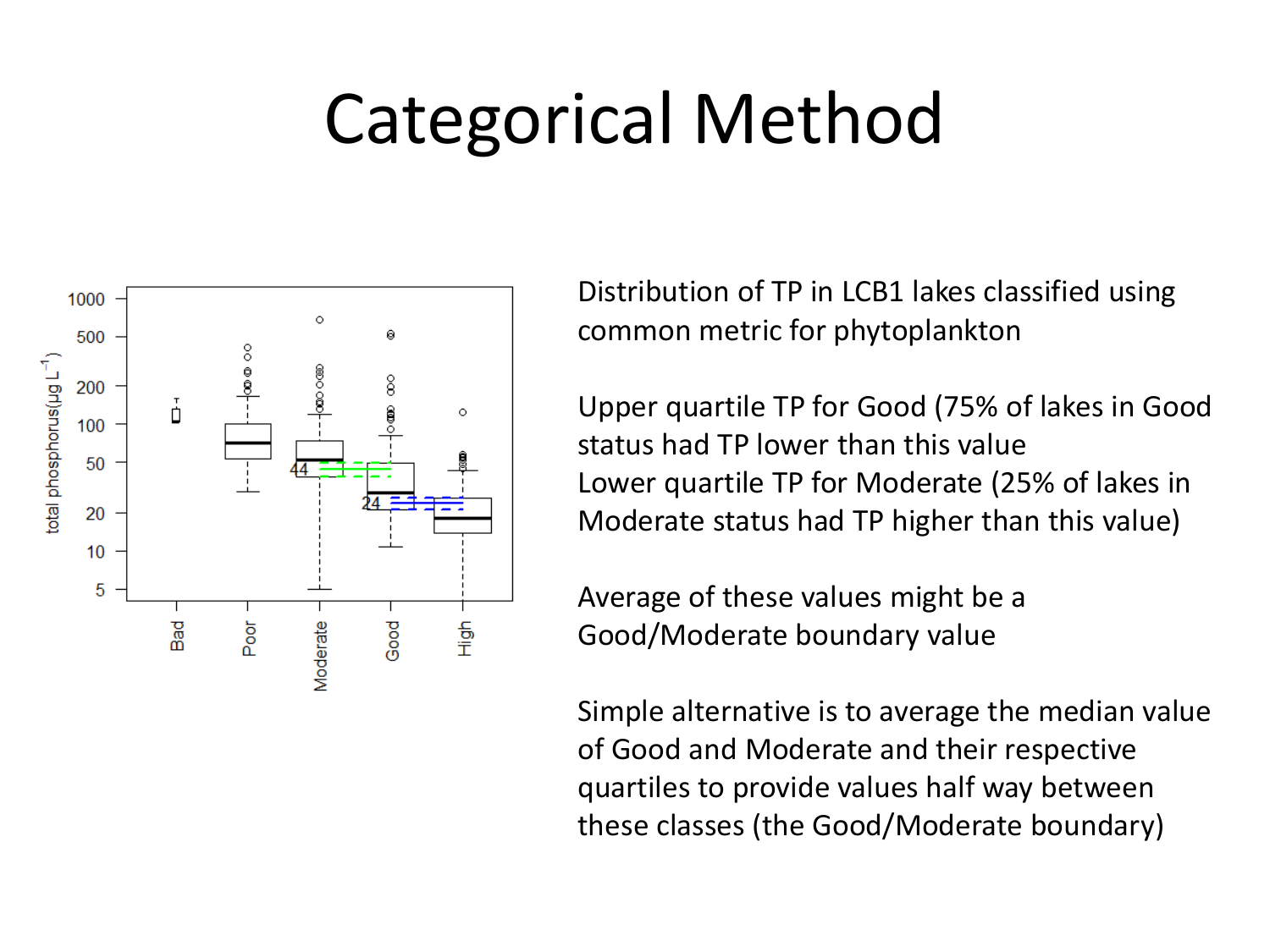#### Minimise mismatch



70% boundary (use Excel) using different values for TP  $\overline{\phantom{a}}$ Compare classifications for biology and for nutrients e.g. phytoplankton and TP

a)TP not Good, Phyto Good boundary value Percentage water bodies with a<br>Percentage with mis-<br>Interactions Plot mismatch for each TP b)TP Good, Phyto not Good

occurs at TP value of 40µg/l  $\sum_{i=1}^{n}$ Intersection shows minimum  $\sim$   $\sim$   $\sim$   $\sim$   $\sim$   $\sim$   $\sim$   $\sim$ level of mismatch is 10% and

It is possible to estimate 1 10 100 uncertainty by sampling the data, but difficult to do in Excel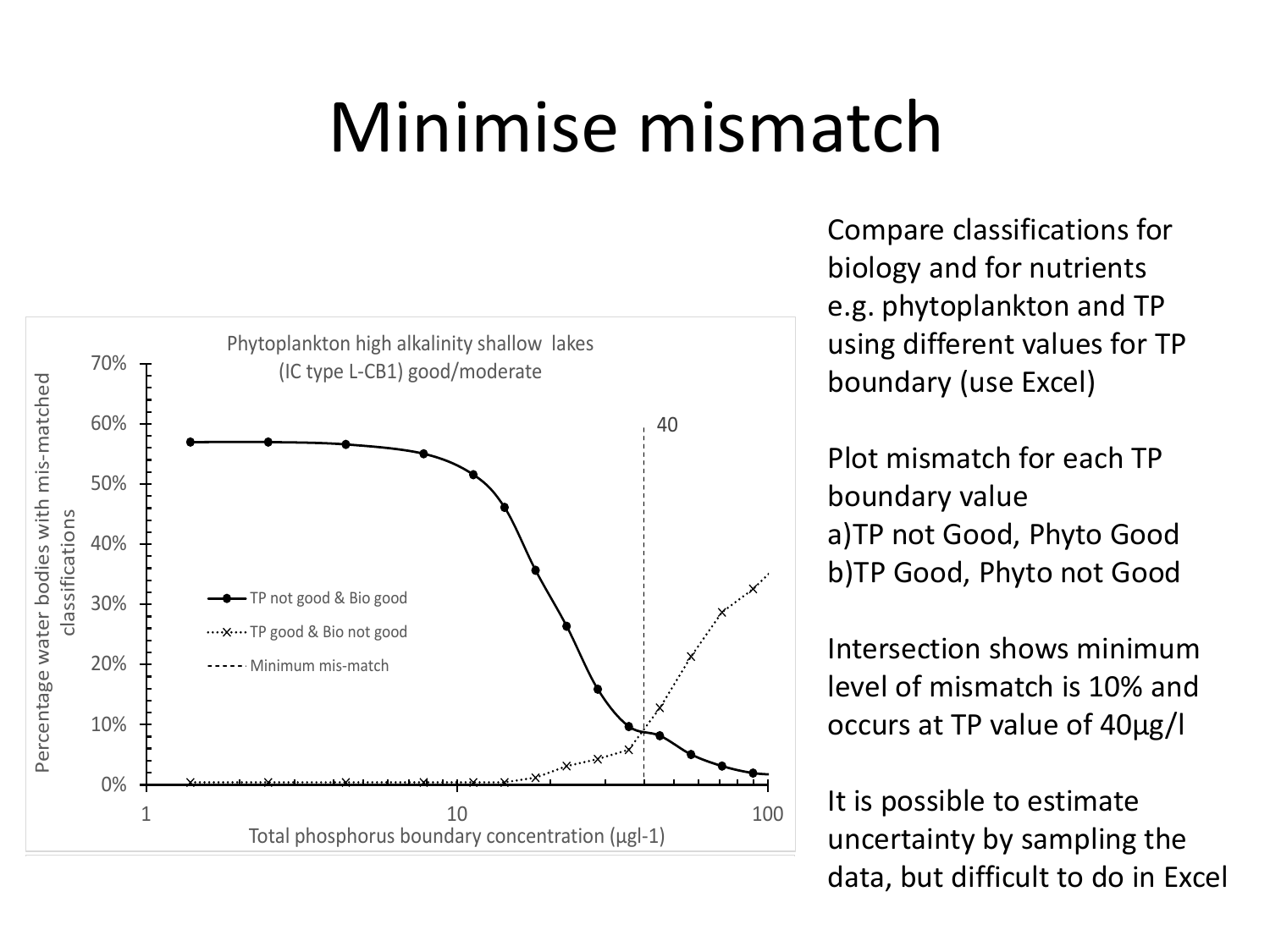## Summarise results LCB1 lakes

*Predicted total phosphorus boundary values for high alkalinity shallow lakes (L-CB1) using regression models and categorical methods*

| IC<br><b>Type</b> | Phytoplankton Models      | R <sup>2</sup> | nutrient<br>range TP   |                          |      | GM TP $\mu$ gl <sup>-1</sup> |      |      | HG TP $\mu$ gl <sup>-1</sup> |      |    |  |
|-------------------|---------------------------|----------------|------------------------|--------------------------|------|------------------------------|------|------|------------------------------|------|----|--|
|                   |                           |                | $\mu$ gl <sup>-1</sup> |                          | Pred | 25th                         | 75th | Pred | 25th                         | 75th |    |  |
| LCB1              | EQR v TP + TN (OLS)       | 0.55           | 4                      |                          | 100  | 40                           | 28   | 57)  | 22                           | 15   | 32 |  |
|                   | EQR v TP (OLS)            |                | 4                      |                          | 91   | 41                           | 28   | 60   | 22                           | 15   | 32 |  |
|                   | TP v EQR (OLS)            | 0.53           | 4                      | $\overline{\phantom{a}}$ | 91   | 35                           | 26   | 48   | 25                           | 18   | 34 |  |
|                   | EQR v TP (RMA)            |                | 4                      |                          | 91   | 39                           | 28   | 51   | 23                           | 17   | 31 |  |
|                   | Average adjacent          |                |                        |                          |      |                              |      |      |                              |      |    |  |
|                   | quartiles                 |                |                        |                          |      | 44                           |      |      | 24                           |      |    |  |
|                   | Average adjacent classes  |                |                        |                          |      | 44                           | 30   |      | 23                           | 18   | 37 |  |
|                   | Minimise class difference |                |                        |                          |      | 40                           |      |      | 32                           |      |    |  |

Most likely boundary range using min/max of all predicted values 35 - 44µg/l Best model predicted 40 and range of values 28 - 57µg/l

Possible range using min/max from all methods 26 - 61µg/l

| IC          |                           |                | nutrient<br>range TP   |                          |     | <b>GM TP</b> |      |      | HG TP |      |      |
|-------------|---------------------------|----------------|------------------------|--------------------------|-----|--------------|------|------|-------|------|------|
| <b>Type</b> | Macrophyte Models         | R <sup>2</sup> |                        |                          |     |              |      |      |       |      |      |
|             |                           |                | $\mu$ gl <sup>-1</sup> |                          |     | Pred         | 25th | 75th | Pred  | 25th | 75th |
| LCB1        | EQR v TP + TN (OLS)       | 0.40           | 10                     | $\overline{\phantom{a}}$ | 597 | 45           | 24   | 82   | 15    | 8    | 30   |
|             | EQR v TP (OLS)            |                |                        |                          |     | 59           | 41   | 97   | 26    | 18   | 43   |
|             | TP v EQR (OLS)            | 0.43           | 41                     | $\overline{\phantom{a}}$ | 597 | 73           | 50   | 102  | 51    | 35   | 72   |
|             | EQR v TP (RMA)            |                |                        |                          |     | 64           | 46   | 93   | 34    | 24   | 50   |
|             | Average adjacent          |                |                        |                          |     |              |      |      |       |      |      |
|             | quartiles                 |                |                        |                          |     | 39           |      |      | 31    |      |      |
|             | Average adjacent classes  |                |                        |                          |     | 39           | 25   | 68   | 31    | 20   | 44   |
|             | Minimise class difference |                |                        |                          |     | 45           |      |      | 21    |      |      |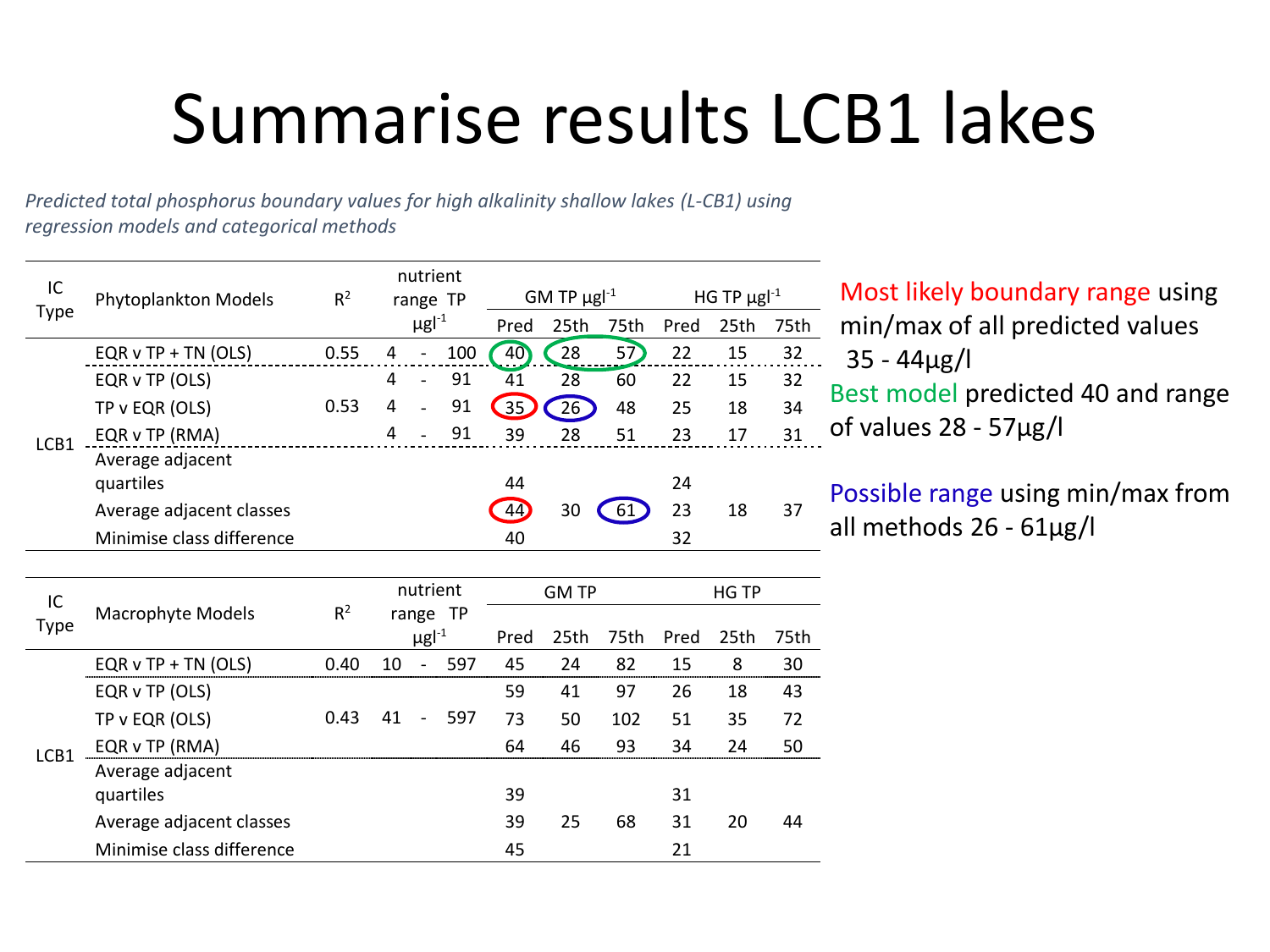# Repeat this for all BQEs

*Summary of predicted total phosphorus boundary values for high alkalinity lakes*

| IC Type                  | <b>BQE</b> used |                       |      | GM TP $\mu$ gl <sup>-1</sup> |                                                      |      | HG TP $\mu$ gl <sup>-1</sup> |    |  |
|--------------------------|-----------------|-----------------------|------|------------------------------|------------------------------------------------------|------|------------------------------|----|--|
|                          |                 |                       | Pred | range                        |                                                      | Pred | range                        |    |  |
|                          |                 | most likely boundary  |      | 35                           | 44                                                   |      | 22                           | 32 |  |
|                          | Phytoplankton   | best model $R^2$ 0.55 | 40   | 28                           | 57                                                   | 22   | 15                           | 32 |  |
| LCB1                     |                 | possible range        |      | 26                           | 61                                                   |      | 15                           | 37 |  |
|                          |                 | most likely boundary  |      | 39                           | 73                                                   |      | 15                           | 51 |  |
|                          | Macrophytes     | best model $R^2$ 0.40 | 45   | 24                           | 82                                                   | 15   | 8                            | 30 |  |
|                          |                 | possible range        |      | 24                           | 102                                                  |      | 8                            | 72 |  |
|                          |                 | most likely boundary  |      | 45                           | 66                                                   |      | 32                           | 35 |  |
|                          | Phytoplankton   | best model $R^2$ 0.68 | 52   | 40                           | 75                                                   | 34   | 27                           | 42 |  |
|                          |                 | possible range        |      | 35                           | 122                                                  |      | 22                           | 55 |  |
| LCB <sub>2</sub>         |                 | most likely boundary  |      | 66                           | 90                                                   |      | 23                           | 53 |  |
|                          | Macrophytes     | best model $R^2$ 0.47 | 70   | 36                           | 125                                                  | 30   | 16                           | 56 |  |
|                          |                 | possible range        |      | 25                           | 156<br>47<br>83<br>19<br>96<br>49<br>21<br>90<br>119 | 9    | 87                           |    |  |
|                          |                 | most likely boundary  |      | 36                           |                                                      |      | 16                           | 29 |  |
|                          | Phytobenthos    | best model $R^2$ 0.50 | 45   | 24                           |                                                      |      | 10                           | 35 |  |
| <b>XGIG</b>              |                 | possible range        |      | 22                           |                                                      |      | 7                            | 42 |  |
| LCB1<br>LCB <sub>2</sub> |                 | most likely boundary  |      | 41                           |                                                      |      | 16                           | 27 |  |
|                          | Invertebrates   | best model $R^2$ 0.38 | 43   | 22                           |                                                      |      | 11                           | 44 |  |
|                          |                 | possible range        |      | 15                           |                                                      |      | 5                            | 48 |  |

Algal metrics have lowest boundary values

Most sensitive to nutrients

Shallow high alkalinity lakes have higher TP boundaries than very shallow lakes

For lakes all R2 values are significant and most relatively high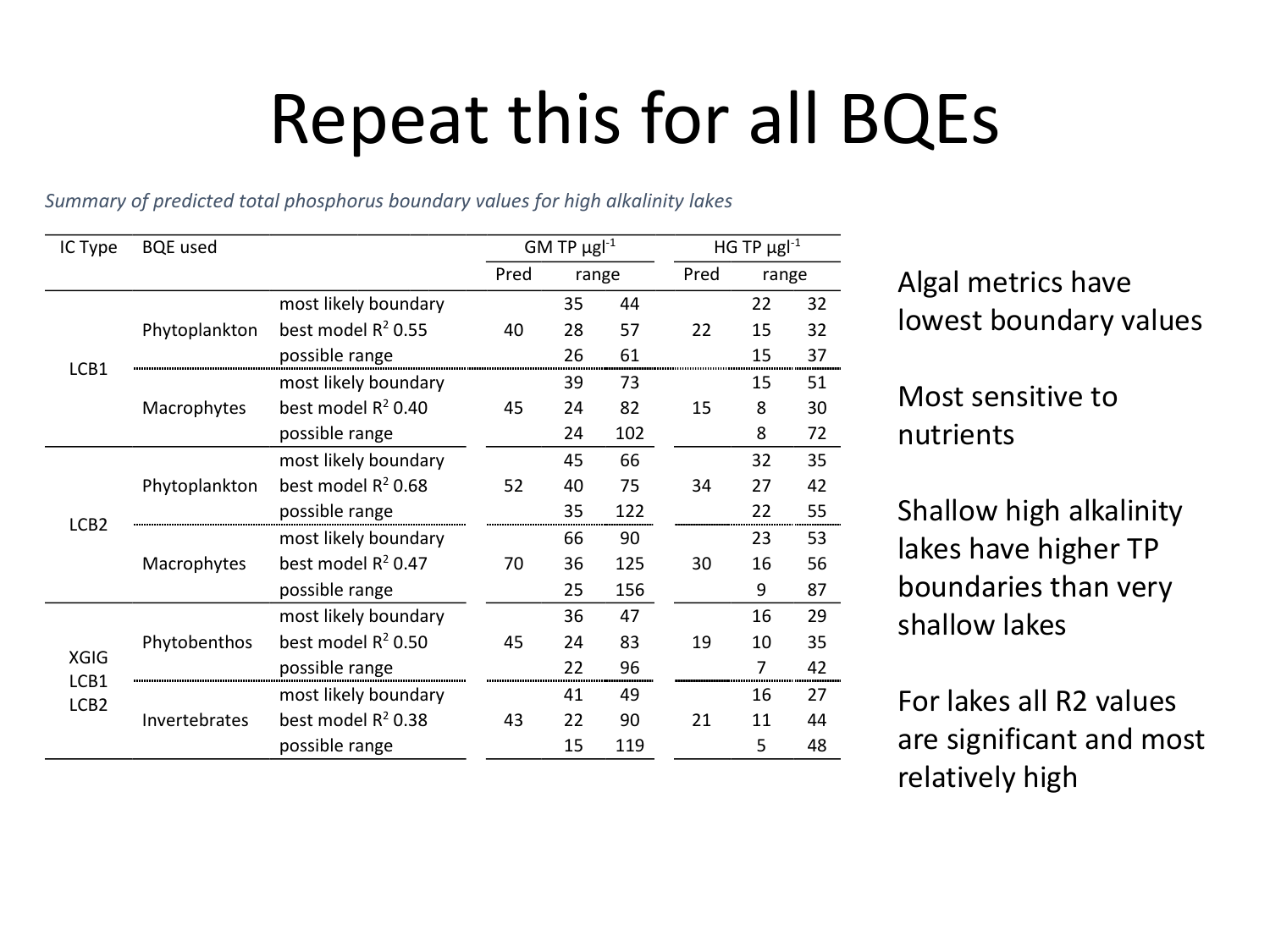#### Compare predicted values (LCB1) with reported boundary values (Broad Type 3 lowland calcareous/mixed stratified



Most likely range (black broken line)

Best model upper/lower quartiles of model residuals (red dotted line)

Possible range (blue solid line)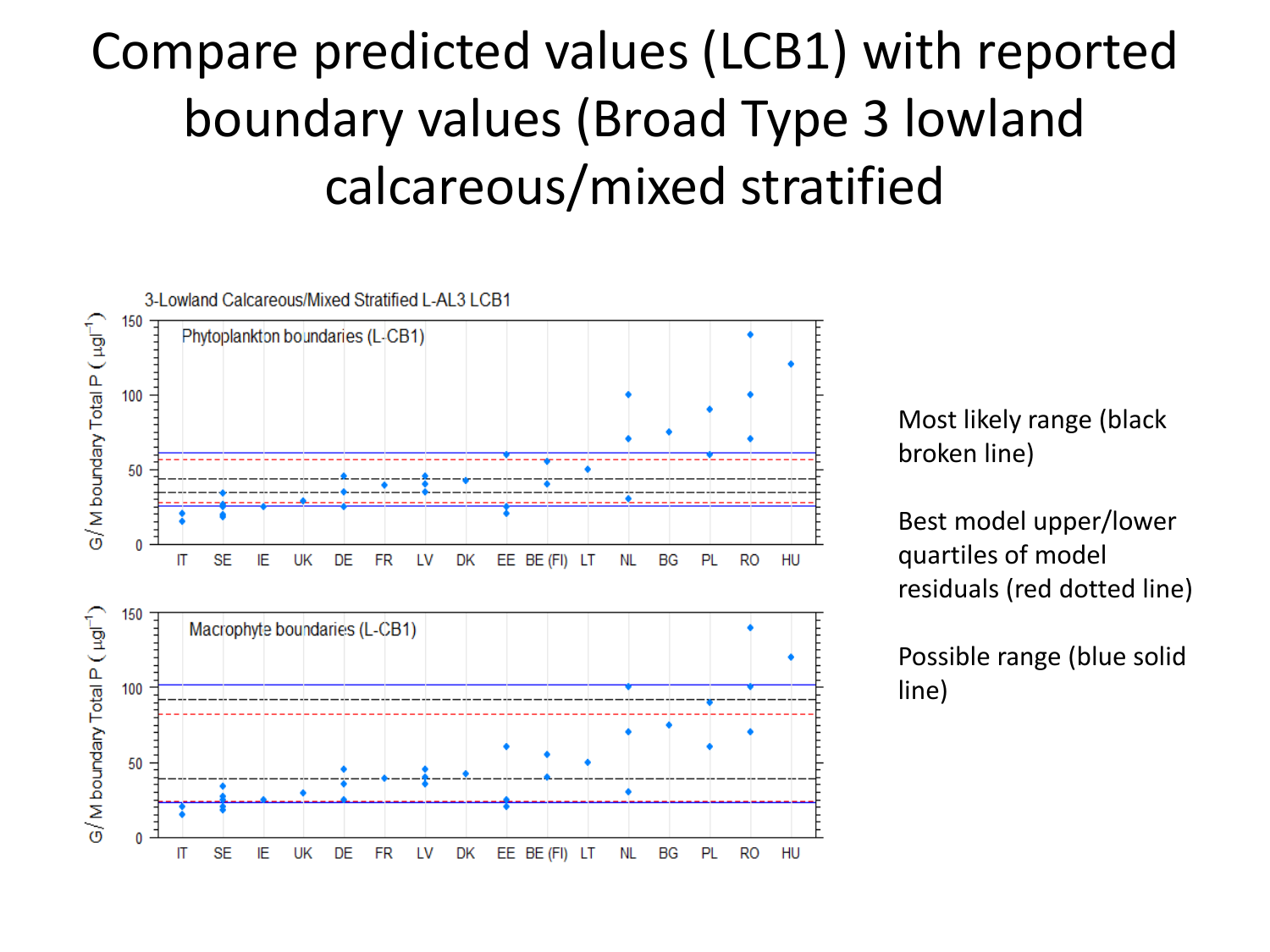#### Broad type 2 Lowland siliceous

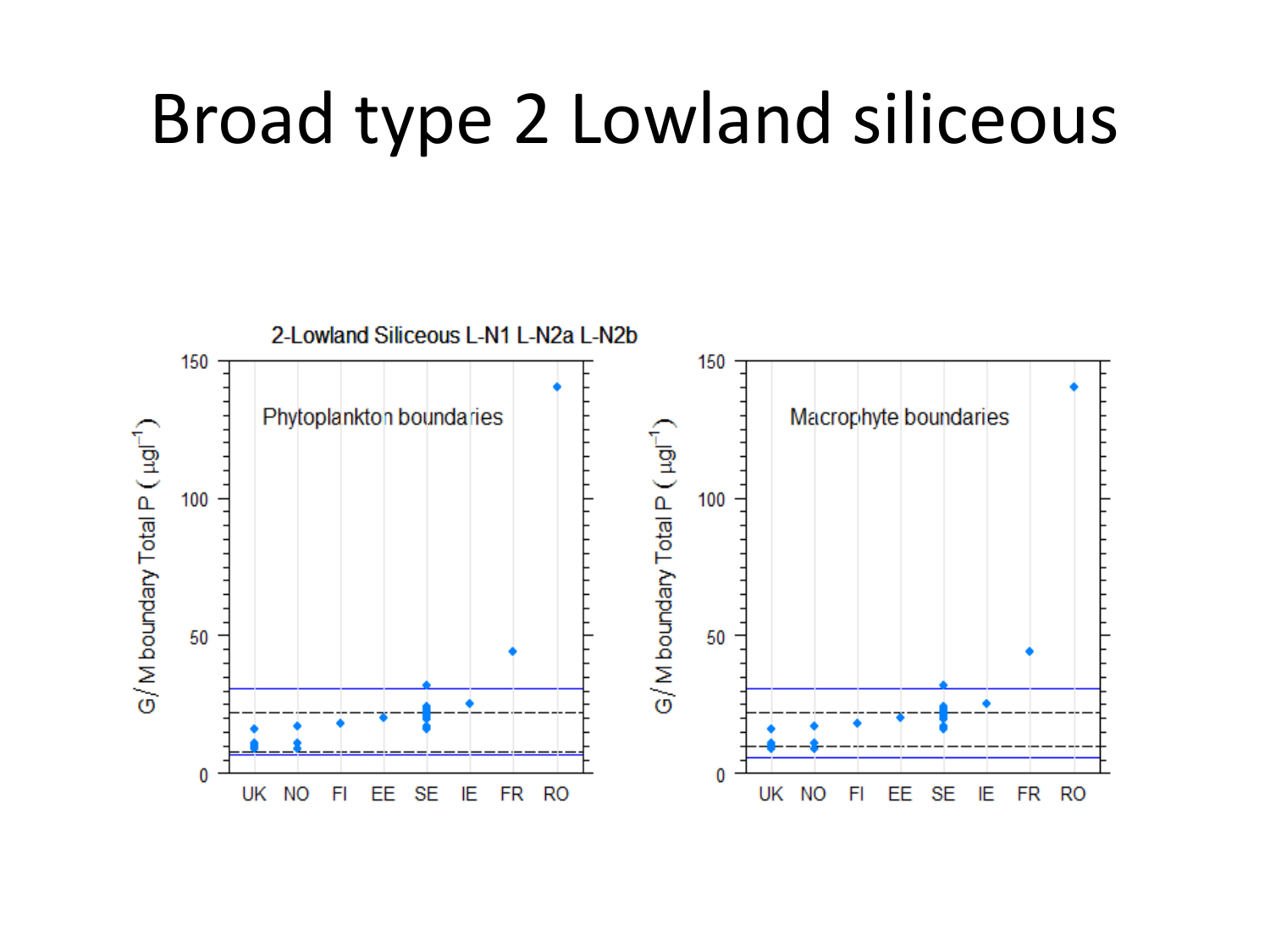# Broad type 8



We used regression equations provided by Alpine GIG to show similar results for Broad type 8 lakes

(data not available so no Type II or categorical methods used)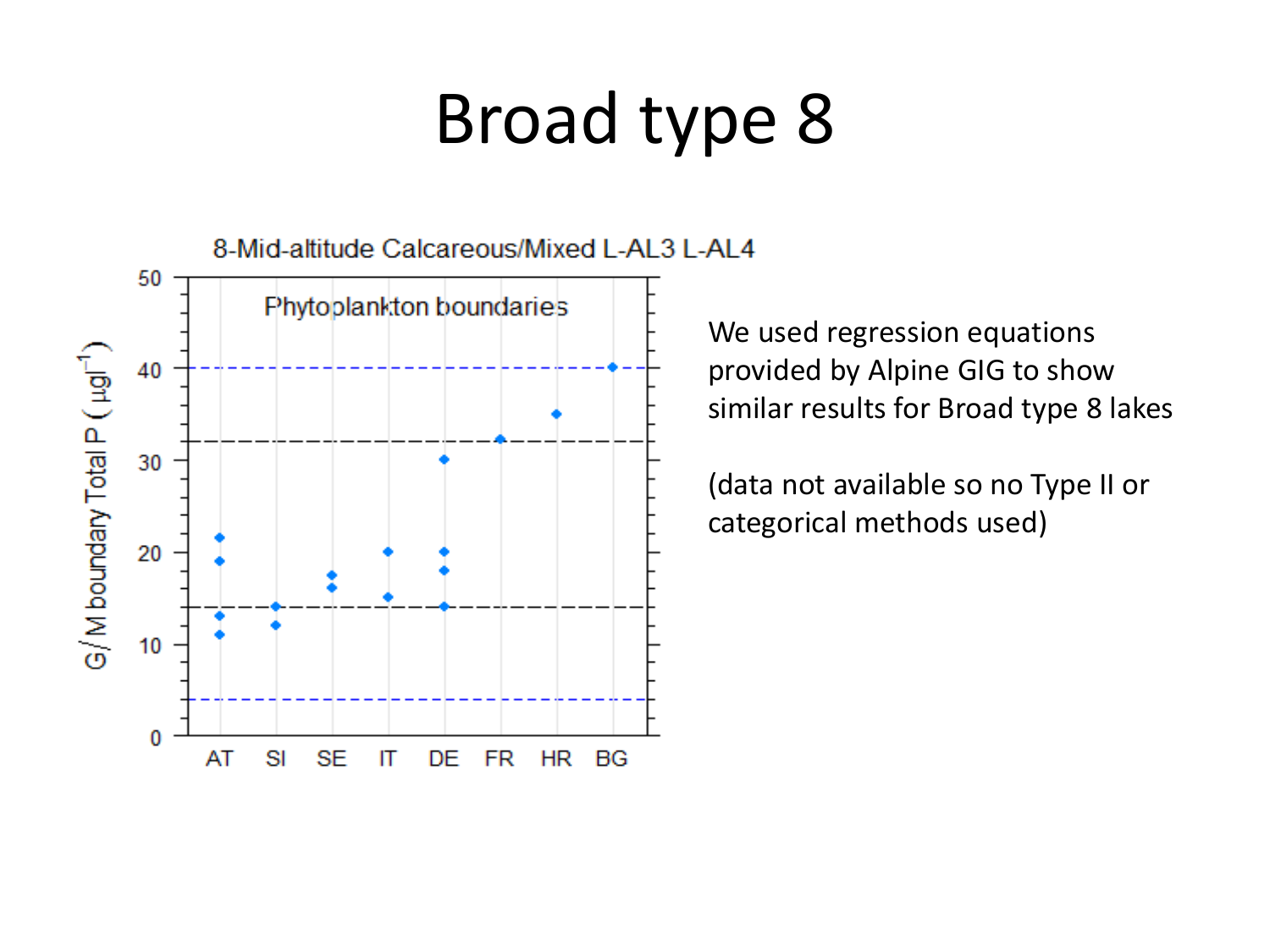#### Comparison of methods



Relationship between good/moderate boundary values predicted from best regression model and

- a) minimising mismatch (closed circles)
- b) boxplots (cross).

Black dotted line shows 1:1 relationship Red line RMA regression v mismatch Blue line RMA regression v box plots.

Slope very close to 1.00 suggesting categorical method is equally likely to generate similar boundary values to regression method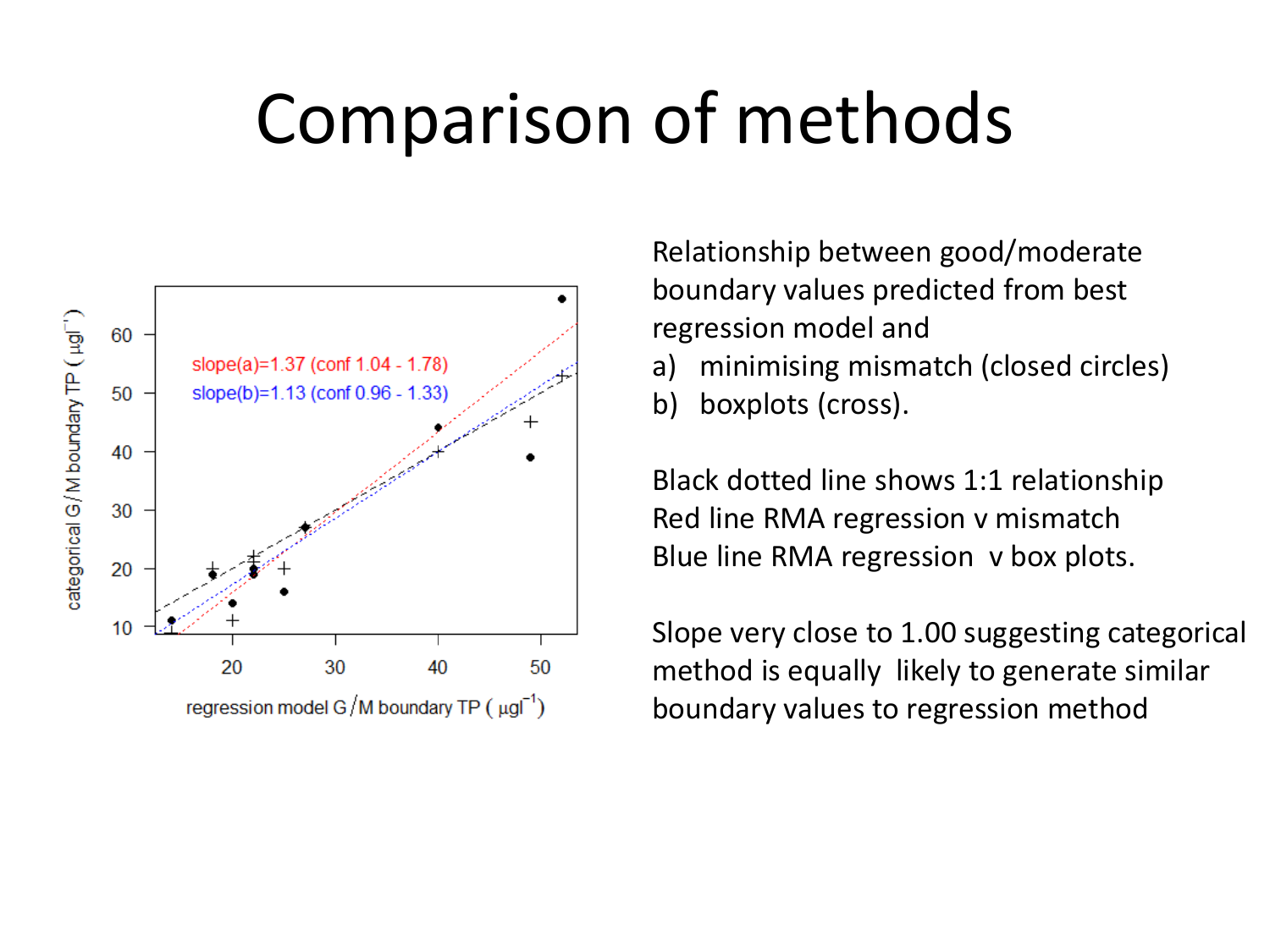# Overall conclusions for lakes

- Relationships for lakes relatively good, particularly for phytoplankton and phytobenthos (macrophytes for TN)
- Uncertainty remains high with a range of boundary values
	- Noise in data (sampling regimes, analysis)
	- Other environmental variables not accounted for by typology
	- Other pressures influencing biology
- Pressure/response and categorical methods of IC data suggest that majority of MS have established boundary value that fall within the most likely or possible ranges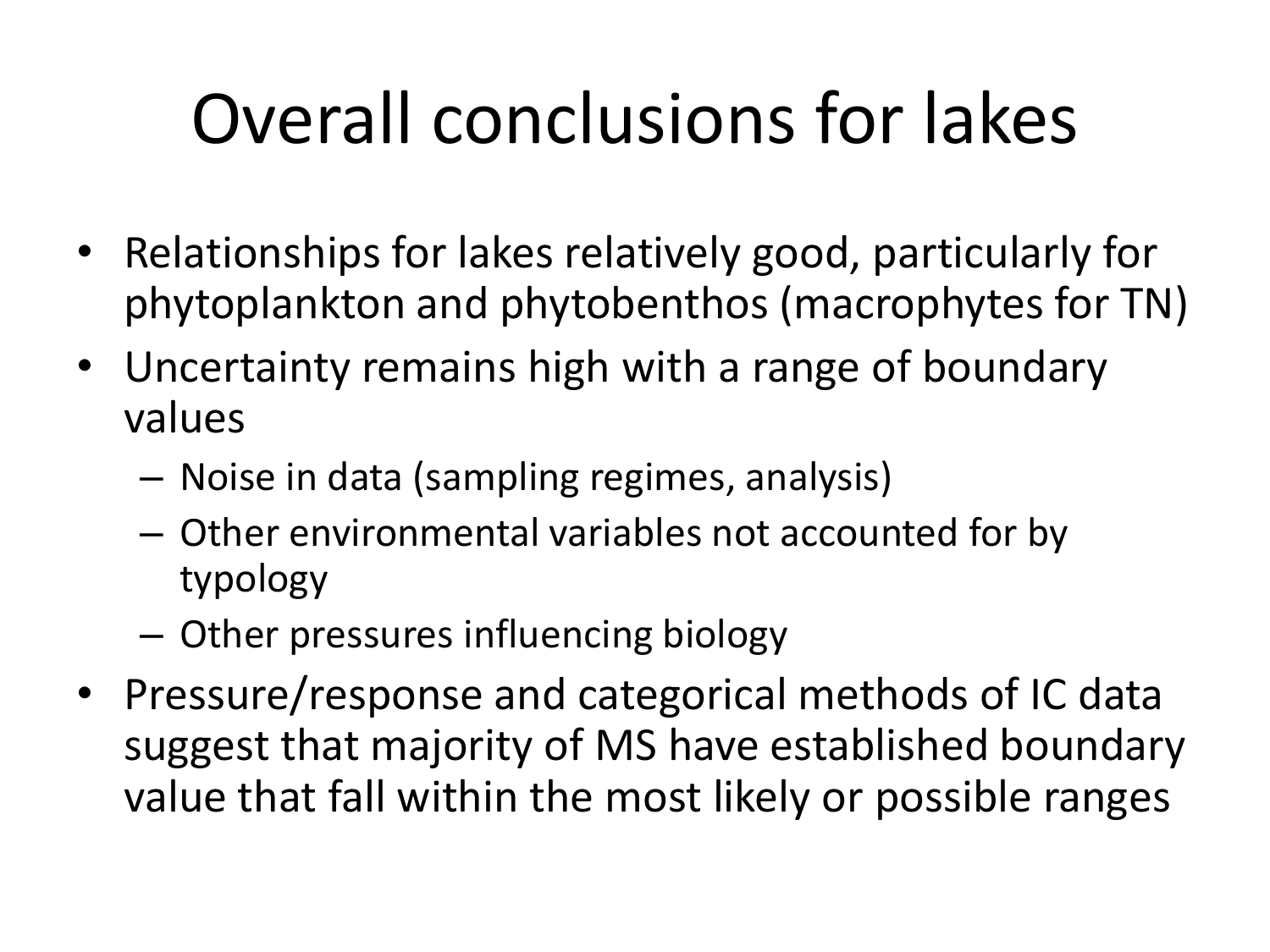# Way forward

- Agreement on best practice
	- Size of data set
	- Which BQE to use for nutrients
	- Method of analysis
	- Interpretation of results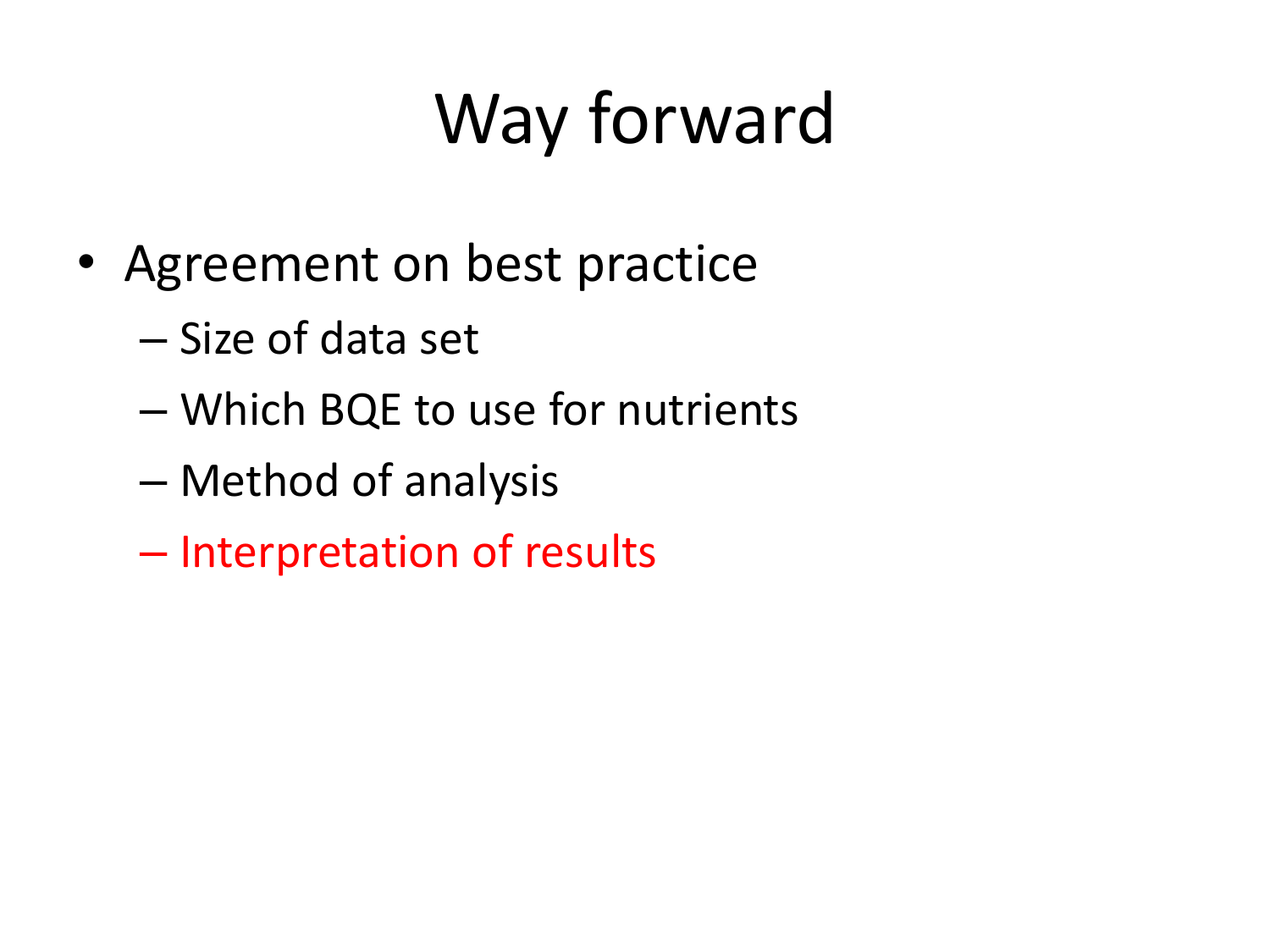#### Interpretation of results



Hypothetical relationship between total phosphorus and biological EQR, showing regression line with confidence intervals (dotted lines).

Triangles mark areas where classification mismatches occur, green (biology Good but phosphorus Moderate) and yellow (biology Moderate or worse but phosphorus Good) using 3 different approaches for interpretation.

a)Mismatch occur (as always) but no bias, equal risk of nutrient or biology controlling class b)Mismatch greater but higher nutrient boundary minimises risk of downgrades by nutrient c)Mismatch greater but more protective, but with much greater risk of downgrades by by nutrients

Choice of approach depends on how the boundary values are used for management. For classification the first approach seems to be the most sensible and nearest to the current guidance and a series of the series of the series of the series of the series of the series of the series of the